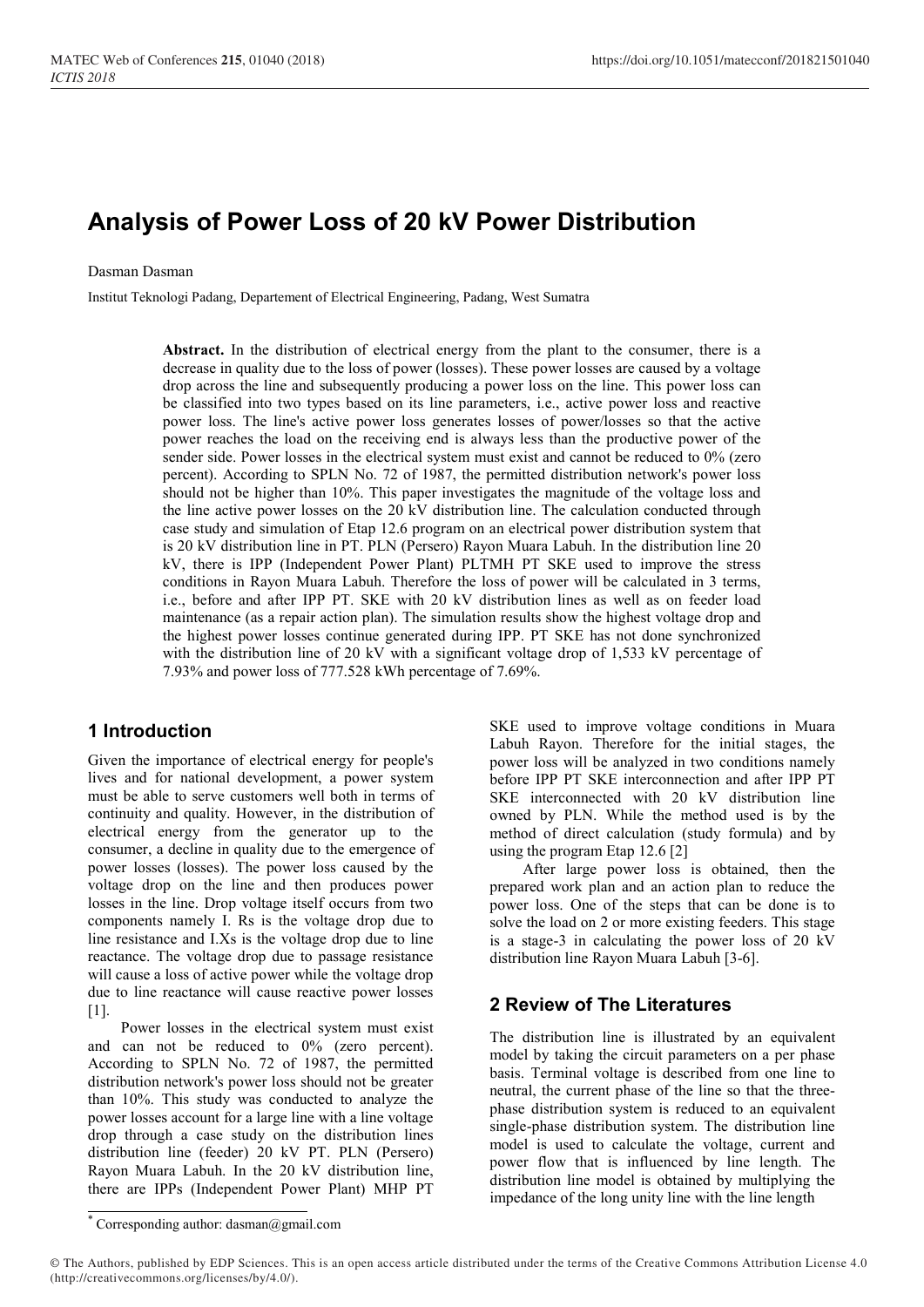$$
z = (r + j\omega L)l
$$
 (1)  

$$
z = R + jX
$$
 (2)

Where r and L represent the resistance and the perphase inductance of the length, and 1 is the channel length The distribution channel model on a per phase basis is shown in fig. 1. and the voltage and current at the end of the shipping channel, and the voltage and current at the receiving end of the channel.



Fig. 1. Distribution Channel Model

If the three-phase apparent power is distributed to the load at the receiving end, the sender's end current is obtained through

IS = .................................................(3)

Where:

 $S_{\frac{1}{2}}(3\phi)$  = three-phase visible power at the sender side (MVA)

 $V_s$  = voltage sender side (kV)

Therefore, the circuit current distribution channel is a series connection which channel shunt capacitance is ignored, the current source end and the receiving end is the same,

IS = IR ............................................................(4)

 Drop voltage (voltage drop) is the difference between the send voltage and the receive voltage due to impedance and channel current in the conductor. Drop channel voltage can be determined,

VZ = IS . ZL ............................................(5)

$$
= I_S \cdot (R + jX_L) \dots (6)
$$

Where :

 $ZL =$ channel impedance

In the calculation, the value of the channel reactance can be ignored so that the equation becomes:

VZ = IS . R ......................................(7)

 The receiving-side voltage or the voltage reaching to the load is the receiving side voltage less the channel drop voltage,

VR = VS - VZ ...................................(8)

 Based on channel equivalent circuit shown in Figure 1, and the description of equation (1) to (8) can be described phasor diagrams of current and voltage to the load with a lagging power angle (lagging) as shown in Figure 2.



Fig. 2 Phasor Channel of Distribution Channel

with a large percentage value (%) voltage drop is, % Vrugi = 100 %........................(9)

 Based on Figure 2, the channel power loss arises because of the channel resistance and reactance components in the form of active and reactive power losses. The current flowing on the channel will produce a visible loss of power channel,

$$
S_{Z(30)}=3. V_Z I_S^* \dots (10)
$$

 The visible power loss generated on the line consists of active power loss and reactive power loss written in the form of complex numbers in which the active power loss as real numbers and reactive power losses as imaginary numbers,

$$
S_{Z(30)} = P_{Z(30)} + jQ_{Z(30)} \dots (11)
$$

 Based on the phasor diagram of Figure 2.2, the active power loss per phase can be determined from the variable current, voltage and angle of the phase difference of the voltage drop and current of the channel,

$$
P_z = V_z I_s \cos \phi
$$
 (12)

 The phase difference angle between the voltage drop and the line current, cos is also called the power angle of the channel or power factor.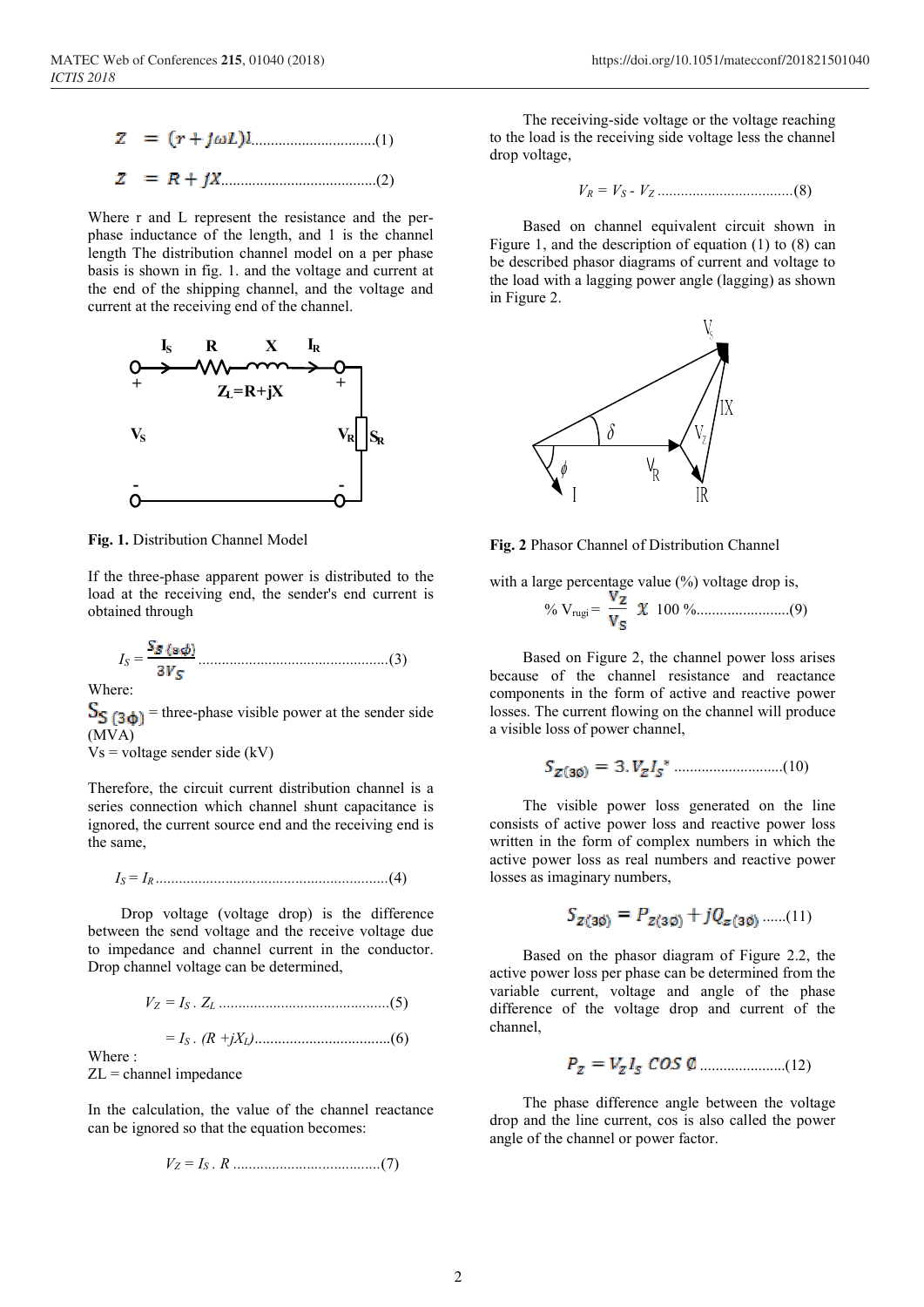# 3. Result and Discussion

From the single line diagram of distribution channel 20 kV Rayon Muara Labuh can be seen that distribution channel Rayon Muara Labuh has 3 pieces Exp. Feeder among others Exp. Feeder Muara Labuh, Exp. Feeder Lubuk Gadang and Exp. Feeder SKE. Besides Exp. Feeder there are also 5 pieces of Feeder services include Feeder Muara Labuh, Feeder City, Feeder Partners, Feeder Lubuk Malako, and Feeder Mark.



Fig. 3 Single Line Channel Distribution Diagram 20 kV Rayon Muara Labuh

|                | <b>FEEDER</b><br><b>NAME</b>         | <b>CONDUCTOR A3C (kms)</b> |                        |                       |                       |  |
|----------------|--------------------------------------|----------------------------|------------------------|-----------------------|-----------------------|--|
| NO.            |                                      | 240<br>mm <sup>2</sup>     | 150<br>mm <sup>2</sup> | 70<br>mm <sup>2</sup> | 35<br>mm <sup>2</sup> |  |
|                | EXP.<br><b>FEEDER</b><br><b>MLBH</b> | 0,000                      | 27,117                 | 20,684                | 4,300                 |  |
| $\overline{2}$ | <b>MUARA</b><br><b>LABUH</b>         | 0,000                      | 0,000                  | 43,146                | 0,637                 |  |
| 3              | EXP.<br><b>FEEDER</b><br>LBGD        | 0,000                      | 44,900                 | 0,000                 | 0,000                 |  |

Table 1 Network Length per Feeder

| Sum |                                     | 11,595 | 167,917 | 147,86 | 10,637 |
|-----|-------------------------------------|--------|---------|--------|--------|
| 8   | <b>LUBUK</b><br><b>MALAKO</b>       | 1,100  | 66,200  | 12,500 | 0,000  |
| 7   | <b>TANDAI</b>                       | 0,000  | 29,700  | 11,769 | 0,000  |
| 6   | <b>MITRA</b>                        | 0,000  | 0,000   | 39,600 | 0,000  |
| 5   | <b>KOTA</b>                         | 0,000  | 0,000   | 20,169 | 5,700  |
| 4   | EXP.<br><b>FEEDER</b><br><b>SKE</b> | 10,495 | 0,000   | 0,000  | 0,000  |

Table 2 Impedance Conductor A3C By SPLN 64 1985

| a<br>(mm <sup>2</sup> ) | $r(\Omega)$ | $jX(\Omega)$ | $Z(\Omega) Z \theta({}^0)$ |
|-------------------------|-------------|--------------|----------------------------|
| 16                      | 1,9550      | 0,40506      | 1,9965∠11,70               |
| 25                      | 1,1830      | 0,38966      | 1,2455 $\angle$ 18,23      |
| 35                      | 0,9217      | 0,379        | $1,0322 \angle 21,86$      |
| 55                      | 0,6650      | 0,37296      | $0,7624\angle 29,28$       |
| 70                      | 0,4608      | 0,3572       | 0,5830<37,78               |
| 95                      | 0,3550      | 0,38442      | $0,5232\angle 47,28$       |
| 110                     | 0,2930      | 0,37729      | $0,4777\angle 52,167$      |
| 150                     | 0,2250      | 0,38966      | 0,4499∠59,997              |
| 185                     | 0,1830      | 0,38442      | 0,4257 $\angle$ 64,54      |
| 240                     | 0,1370      | 0,35488      | $0,3804\angle 68,89$       |

The load data used in this calculation can be seen in table 3.

| Table 3 Feeder Load at Peak Load Time |  |  |  |  |  |  |  |  |
|---------------------------------------|--|--|--|--|--|--|--|--|
|---------------------------------------|--|--|--|--|--|--|--|--|

| N <sub>O</sub> | <b>FEEDER NAME</b>      | <b>LOADS WBP</b> (A) |
|----------------|-------------------------|----------------------|
| 1              | <b>EXP. FEEDER MLBH</b> | 18,0                 |
| $\overline{2}$ | <b>MUARALABUH</b>       | 86,6                 |
| 3              | EXP. FEEDER LBGD        | 152,3                |
| 4              | <b>EXP. FEEDER SKE</b>  | 283,6                |
| 5              | <b>KOTA</b>             | 46,3                 |
| 6              | <b>MITRA</b>            | 34,0                 |
| $\overline{7}$ | <b>TANDAI</b>           | 2,6                  |
| 8              | LUBUK MALAKO            | 59,3                 |
|                | <b>JUMLAH</b>           | 682,70               |

 The data obtained during the research were analyzed using ETAP simulation. Starting from Single Line Diagram data, Rayon Muara Labuh Asset data, as well as Load Measurement data, then simulated using ETAP 12.6.

 Network length data per Feeder is grouped by type and area of cross section. The data can be seen in table 1. Network length data are grouped per section in accordance with Feeder service area. The resistance value  $(r)$  and reactance  $(X)$  of the carrier is obtained from the standard contained in SPLN 64 Year 1985. The data can be seen in Table 2 as follows: Manual calculations should be added to calculations when 20 kV PLN system has not been in sync with IPP PT. SKE. But it can not be done because it is constrained by the absence of load data. The steps performed in calculating the value of voltage drop and power loss are as follows: